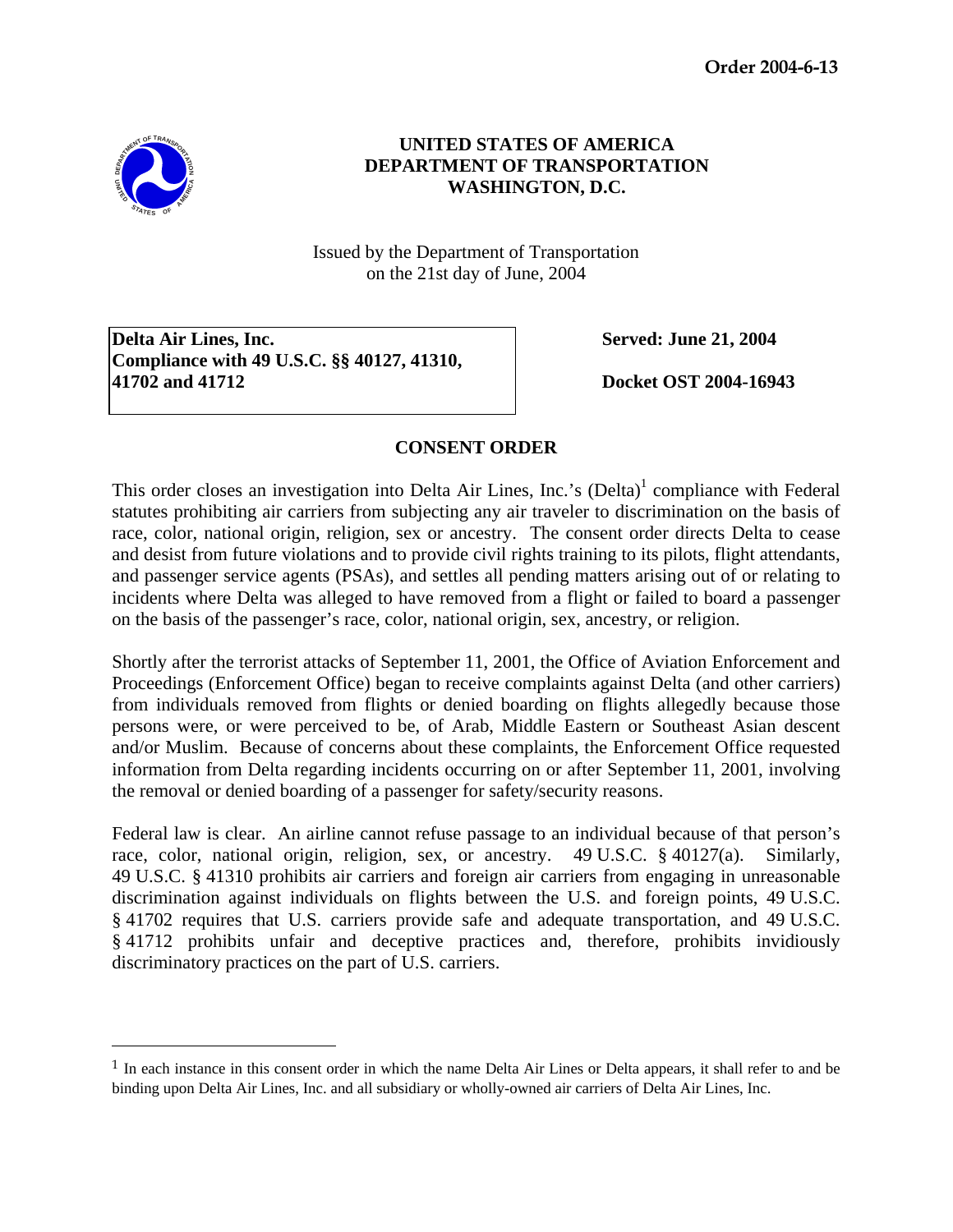In responding to the Enforcement Office's allegations, Delta Air Lines disagrees that it discriminated against any passengers and further states that it did not discriminate against passengers on the basis of their race, color, national origin, religion, sex or ancestry and that all of the incidents covered by this order involved actions taken for reasons of safety and security.

In response to the Department's allegations, Delta states that it did not and does not discriminate against passengers on the basis of the passenger's race, color, national origin, sex, ancestry, or religion. Delta further states that in each of the alleged incidents Delta's actions were based solely on safety and security considerations and not on the passenger's race, color, national origin, sex, ancestry or religion. In this connection, Delta states that federal law authorizes air carriers to "refuse to transport a passenger or property the carrier decides is, or might be, inimical to safety" (49 U.S.C. § 44902(b)) and that Delta lawfully exercised its responsibilities under that statute. Delta states that as a result of the tragic terrorist attacks on September 11, 2001, the airline industry has been and continues to be faced with unprecedented security concerns. Delta submits that its personnel acted in the best interests of safety and security. In addition, Delta states that in the aftermath of the terrorist attacks, and long before the Department's investigation, Delta took an industry-leading role to ensure that flight crews, ground security coordinators and airport customer service personnel understood and were fully trained on their obligations to comply not only with federal civil rights requirements but with Delta's own Code of Ethics and Business Conduct. Thus, immediately after the attacks, Delta's President issued a company-wide bulletin to all personnel underscoring the critical importance of adhering to Delta's long-standing business policy and to civil rights laws that prohibit unlawful discrimination.<sup>2</sup> The Department presented the Delta bulletin as a model for the airline industry.

In addition, Delta states that it already proactively initiated enhanced civil rights and diversity training including a novel CD-Rom based training for pilots that covers civil rights issues as part of Delta's broader training program, as well as a joint classroom training session for pilots and flight attendants which include scenario training on civil rights issues. Delta states that although

-

<span id="page-1-0"></span><sup>2</sup> The bulletin stated:

<sup>&</sup>quot;Last Tuesday's tragedy has affected us in ways that would have seemed inconceivable as little as two weeks ago. Unfortunately, we've seen some Americans become suspicious of people of other cultures—especially those of Mideast descent. And across the airline industry, we've heard stories of passengers being deplaned because of their skin color or the sound of their accents.

We cannot afford to allow this tragic behavior. It is exactly what our enemies are striving for: The end of our open, diverse, and tolerant way of life.

Delta's Code of Ethics and Business Conduct states that, 'Delta has an uncompromising policy never to discriminate against customers on the basis of race, gender, age, national origin, disability, sexual orientation or similar classifications. The law mandates this policy—discrimination is not only illegal, it is wrong and will not be tolerated.'

Safety is our first priority at Delta, and we will not compromise that. If a passenger behaves suspiciously or in a manner that suggests a possible security concern while in the airport or on board our aircraft, we should always take action to investigate the behavior. But our response must be based on the passenger's conduct, not on race or national origin."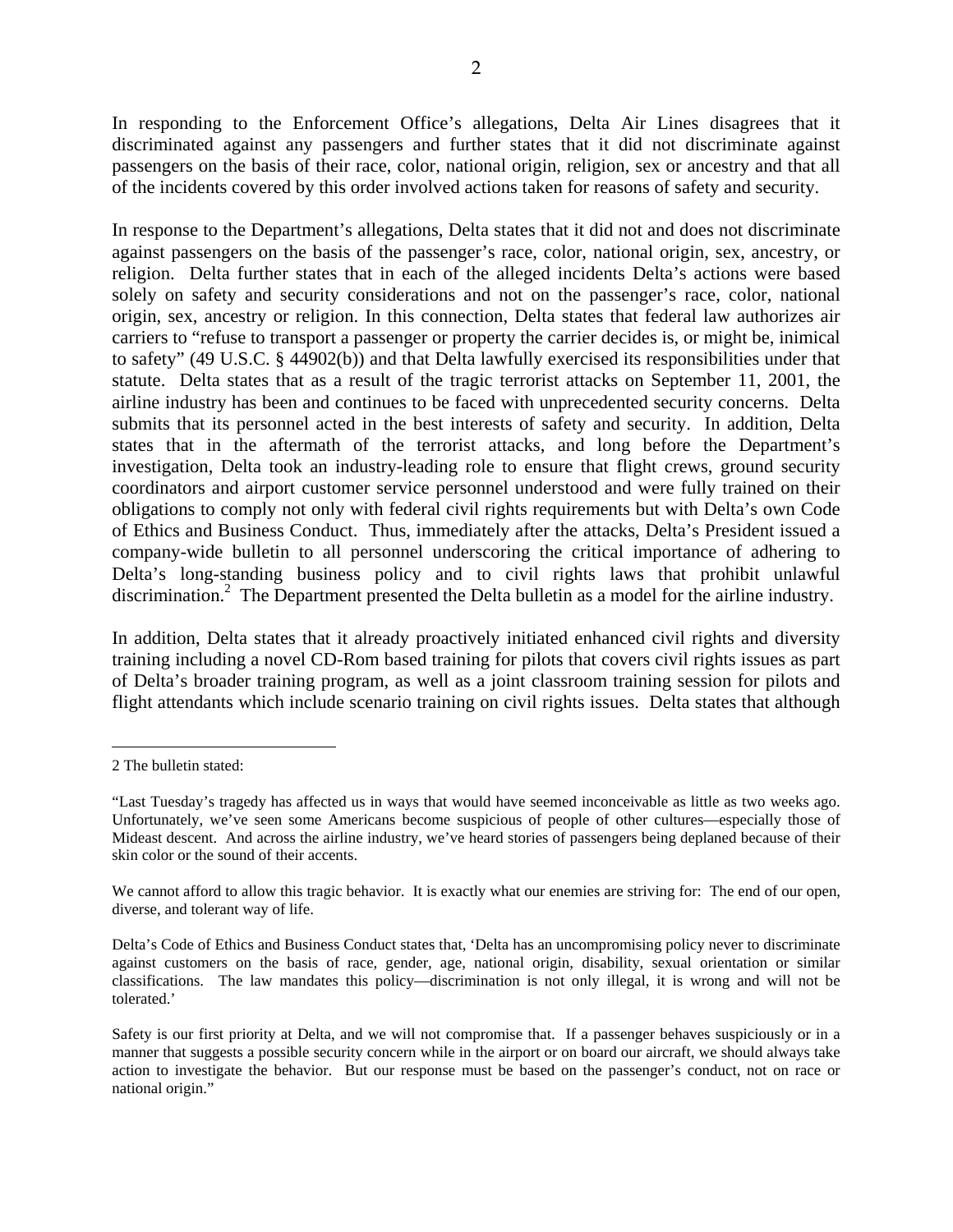it strenuously denies that any violation of Federal law occurred, it is willing to settle this matter with the Department without admitting to or agreeing with the allegations of the Enforcement Office. According to Delta, it is doing so in light of the Department's willingness to settle all pending complaints and investigations without the assessment of civil penalties, but rather with an agreement by Delta to conduct civil rights training for pilots, flight attendants and passenger service agents in the future. Delta states that by its deeds and actions it has already committed to the objectives of the civil rights laws and its agreement to this order serves to reinforce this commitment.

The Enforcement Office recognizes that the September 11, 2001, terrorist attacks were unprecedented and clearly created a difficult situation for the airline industry, acting pursuant to FAA-approved security programs, in trying to protect passengers and crew from further attacks. Nonetheless, based on its review of the post-September 11 incidents in which Delta removed or failed to board passengers purportedly for safety/security reasons, the Enforcement Office believes that some passengers were denied boarding or were removed from flights because, or principally because, of the passenger's ethnic background. Even though the Enforcement Office does not dispute that the Delta employees involved believed they were acting to ensure the safety and security of passengers and crew, the Enforcement Office believes some passengers were denied boarding or removed from flights in a manner inconsistent with the carrier's nondiscrimination obligations under Federal law.

The Enforcement Office has carefully considered all the information provided by Delta, but continues to believe that enforcement action is warranted. In order to avoid litigation, the Enforcement Office and Delta have reached a settlement of this matter. Without admitting that any violation of the law occurred, Delta consents to the issuance of this order to cease and desist from future violations of 49 U.S.C. §§ 40127, 41310, 41702, and 41712 and to provide civil rights training to its pilots, flight attendants, and its passenger service agents. The Enforcement Office believes that this settlement is appropriate and serves the public interest and creates an incentive for all carriers to comply fully with the civil rights laws enforced by the Department of Transportation.<sup>[3](#page-2-0)</sup>

The order is issued under the authority contained in 49 CFR 1.57a and 14 CFR 385.15.

## **ACCORDINGLY,**

<u>.</u>

- 1. Based on the above discussion, we approve this settlement and the provisions of this order as being in the public interest;
- 2. We find that Delta Air Lines, Inc. acted in a manner inconsistent with the requirements of 49 U.S.C. §§ 40127, 41310, 41702 and 41712 when it removed from or refused to board on its flights certain individuals as discussed above;

<span id="page-2-0"></span><sup>&</sup>lt;sup>3</sup> In addition, this consent order will settle any and all complaints that could be asserted against Delta alleging violations of 49 U.S.C. §§ 41310, 41702, 41705 or 41712 arising out of or relating to incidents where Delta was alleged to have removed from a flight or failed to board a passenger on the basis of the passenger's assumed race, color, national origin, religion, sex or ancestry occurring on or after September 11, 2001, and through the service date of this order.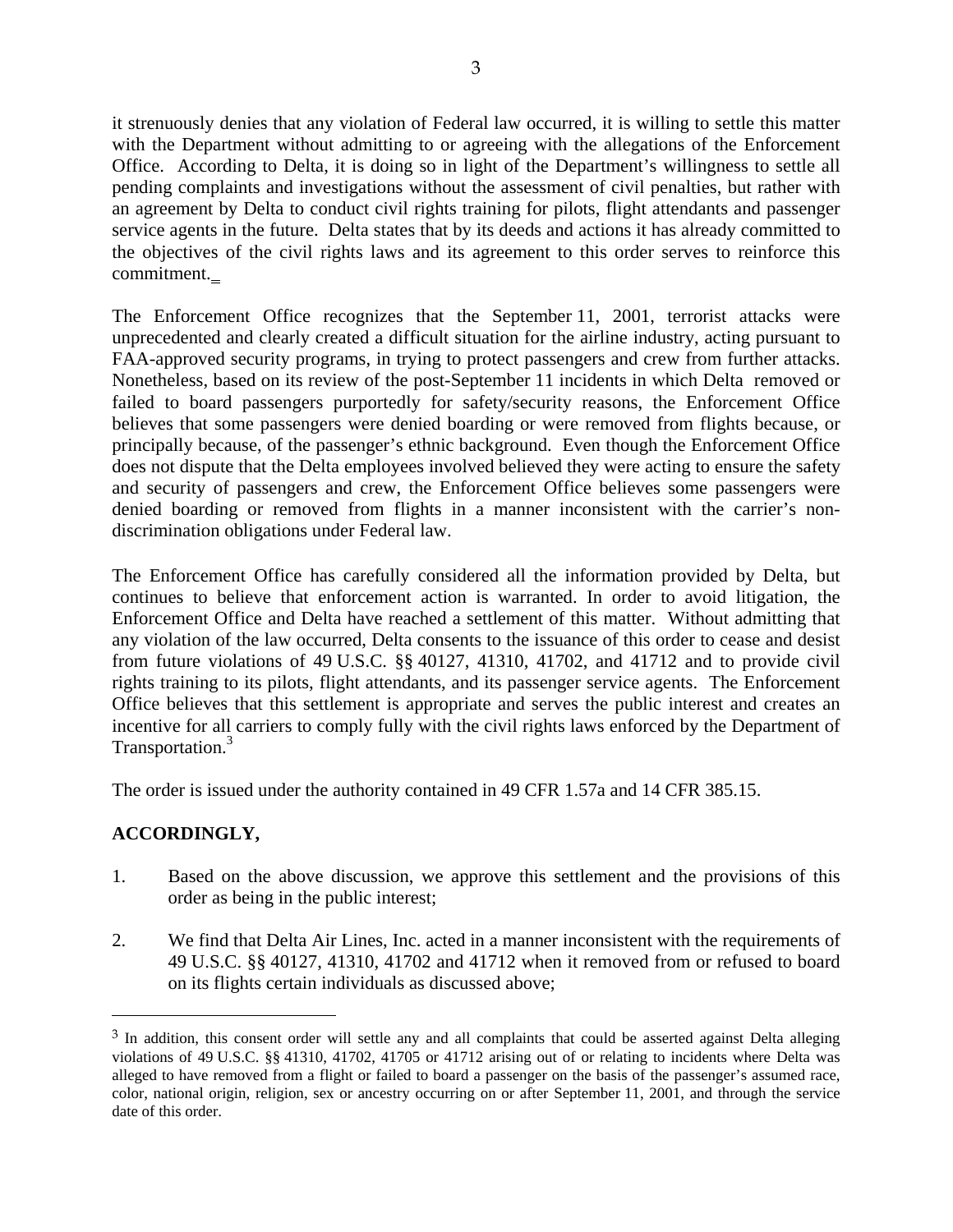- 3. We order Delta Air Lines, Inc., and all other air carriers owned and controlled by it or under common ownership and control with it, and their successors and assigns to cease and desist from future actions inconsistent with 49 U.S.C. §§ 40127, 41310, 41702 and 41712, as described above;
- 4. We order Delta Air Lines, Inc., and its successors and assigns to provide civil rights training to its pilots, flight attendants, and passenger service agents during the 24 months following the service date of this order at a total cost of not less than \$900,000.<sup>[4](#page-3-0)</sup> Within 27 months of the service date of this order, Delta shall submit a sworn statement from an appropriate company official certifying that to the best of that persons knowledge, after completion of a reasonable inquiry, Delta provided civil rights training to its pilots, flight attendants, and passenger service agents during the 24 months after the service date of this order at a total cost of not less than \$900,000, and that all of its pilots, flight attendants, and passenger service agents received some civil rights training since September 11,  $2001^5$ ;
- 5. Any failure by Delta Air Lines, Inc., to conduct the training in accordance with ordering paragraph 4 or to document it adequately to the Enforcement Office shall constitute a continuing violation of this consent order and subject Delta to enforcement action; and
- 6. This order is the result of a settlement of disputed alleged violations and it expressly makes no findings of violations with respect to any individual incident or incidents of alleged civil rights violations. The conclusions herein are not evidence of any wrongful act with respect to any individual nor shall this order constitute in any way an admission by Delta of any discriminatory conduct with respect to any individual. This order and the statements herein shall have no evidentiary or decisional effect in any proceeding not before the Department of Transportation.

<u>.</u>

<span id="page-3-0"></span><sup>&</sup>lt;sup>4</sup> Delta Air Lines has already taken affirmative steps to train its personnel on civil rights/discrimination issues to ensure that passengers are not removed or denied boarding on the basis of a person's race, color, national origin, religion, sex or ancestry. The Department has taken into account the cost of the civil rights training provided to pilots, flight attendants, and passenger service agents by the carrier after September 11, 2001, but prior to this consent order, in determining the appropriate minimum monetary amount for future civil rights training.

<span id="page-3-1"></span><sup>5</sup> The Department has contracted with a company to develop an easy to understand technical assistance manual that details the responsibilities of air carriers under Federal nondiscrimination statutes and to develop a model training program, which will include, at a minimum, an overview of the applicable laws and regulations, a cultural awareness component and a job-specific training segment. To support the Department in its mission of ensuring nondiscrimination in air transportation, Delta has agreed to share with the Department's contractors its civil rights training materials for possible inclusion in the Department's technical assistance manual and model training program.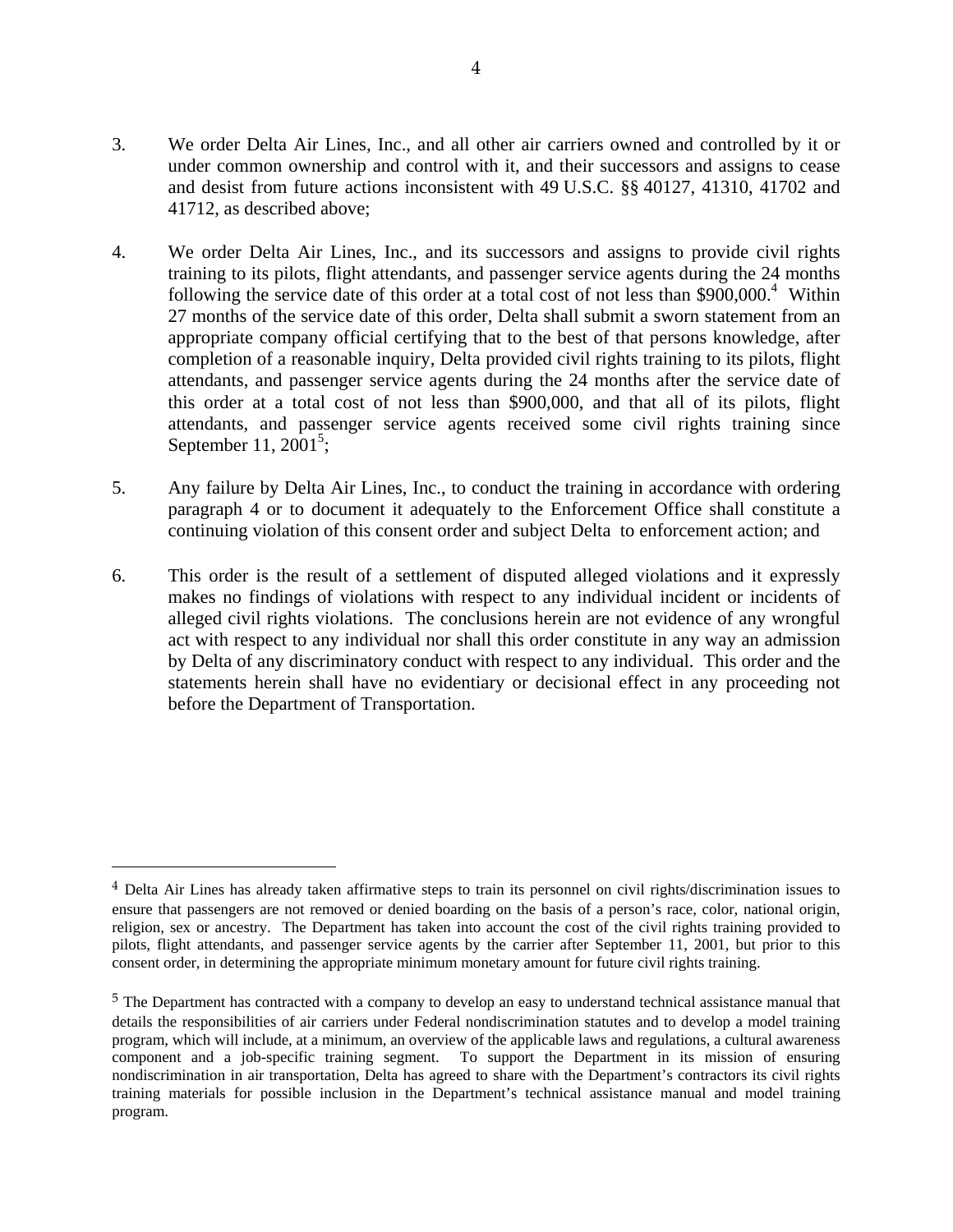This order will become a final order of the Department 10 days after its service unless a timely petition for review is filed or the Department takes review on its own initiative.

By:

ROSALIND A. KNAPP Deputy General Counsel

*An electronic version of this document is available on the World Wide Web at http://dms.dot.gov/reports/reports\_aviation.asp*